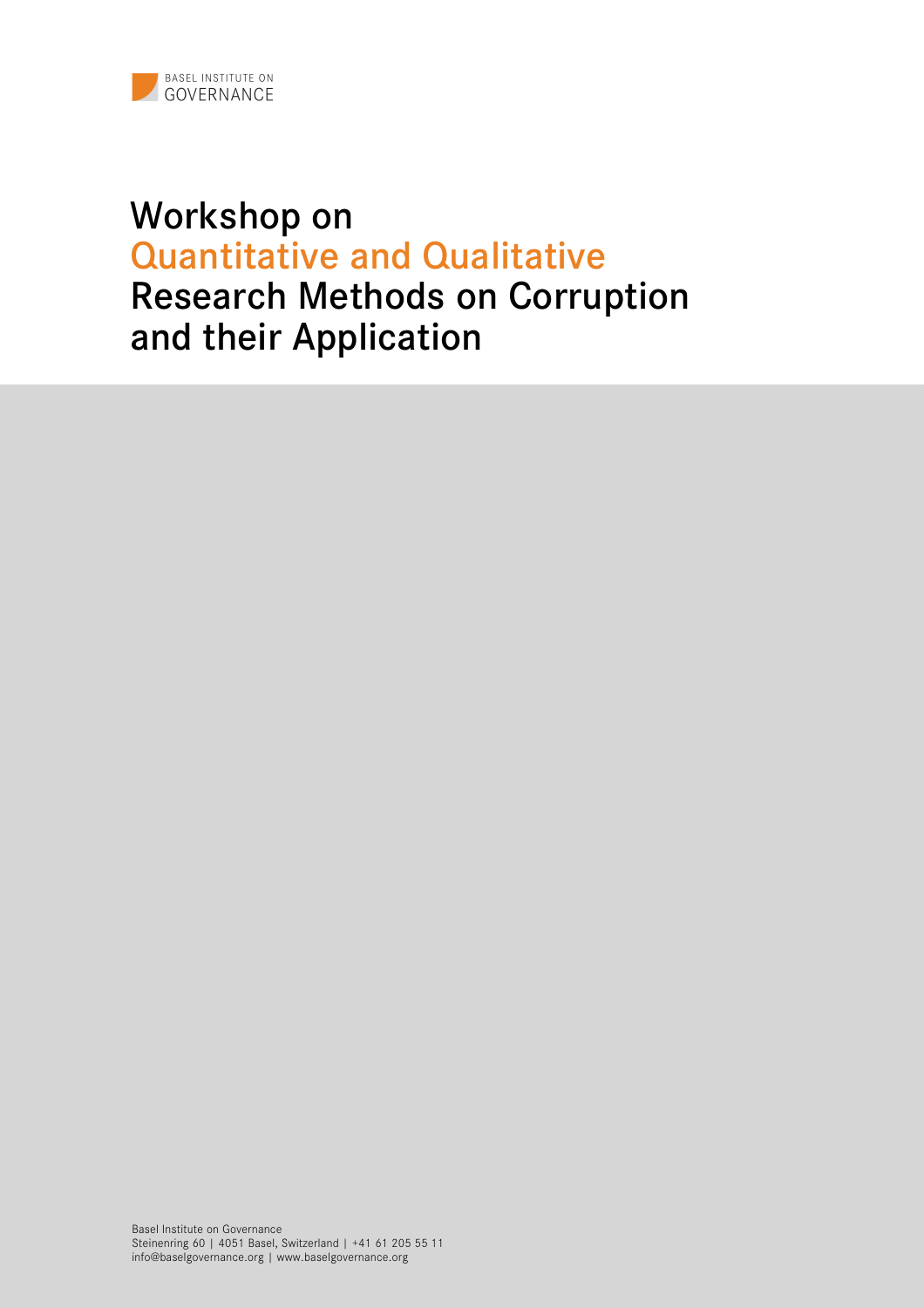# Description

The workshop is designed to provide students, working professionals and interested stakeholders with the necessary conceptual and methodological tools to undertake corruption research applicable to a wide variety of topics, contexts and aims.

The first one and a half days of the workshop are devoted to teaching and a discussion of basic elements of research design as applicable to the field of corruption. Another full day provides participants with the opportunity to apply the concepts learned through structured group work in which participants will be able to develop a research outline on a corruption related topic of their own choice.

## Programme

### Day 1

9:00-9:30 Welcome and introductions

9:30-10:45 Basic concepts in research design:

- Variables: Dependent, independent, intervening variables
- Formulating Hypotheses
- Operationalization of variables: indicators and issues of validity and reliability
- Quantitative/qualitative methods: Big N and small N research design. Comparative strengths and weaknesses
- Discussion of correlation and causation and the need for theory

#### 10:45-11:00 Coffee Break

11:00-12:30 The role of theories of corruption in driving the research agenda:

- General and middle range theories.
- Conceptual and empirical dilemmas in translating theories of corruption into research.
- Definitions of corruption and challenges to the operationalization of the concept for research.

#### 12:30-14:00 Lunch

14:00-17:00 Quantitative methods:

- Discussion of the available indicators to measure corruption (CPI, WGIs, QoG database etc.)
- The Basel AML Index
- Methods for aggregating corruption indicators: strengths and weaknesses
- When is quantitative analysis appropriate?
- Discussion of validity and reliability of the leading corruption indicators
- Discussion of the robustness of the findings from quantitative research on corruption